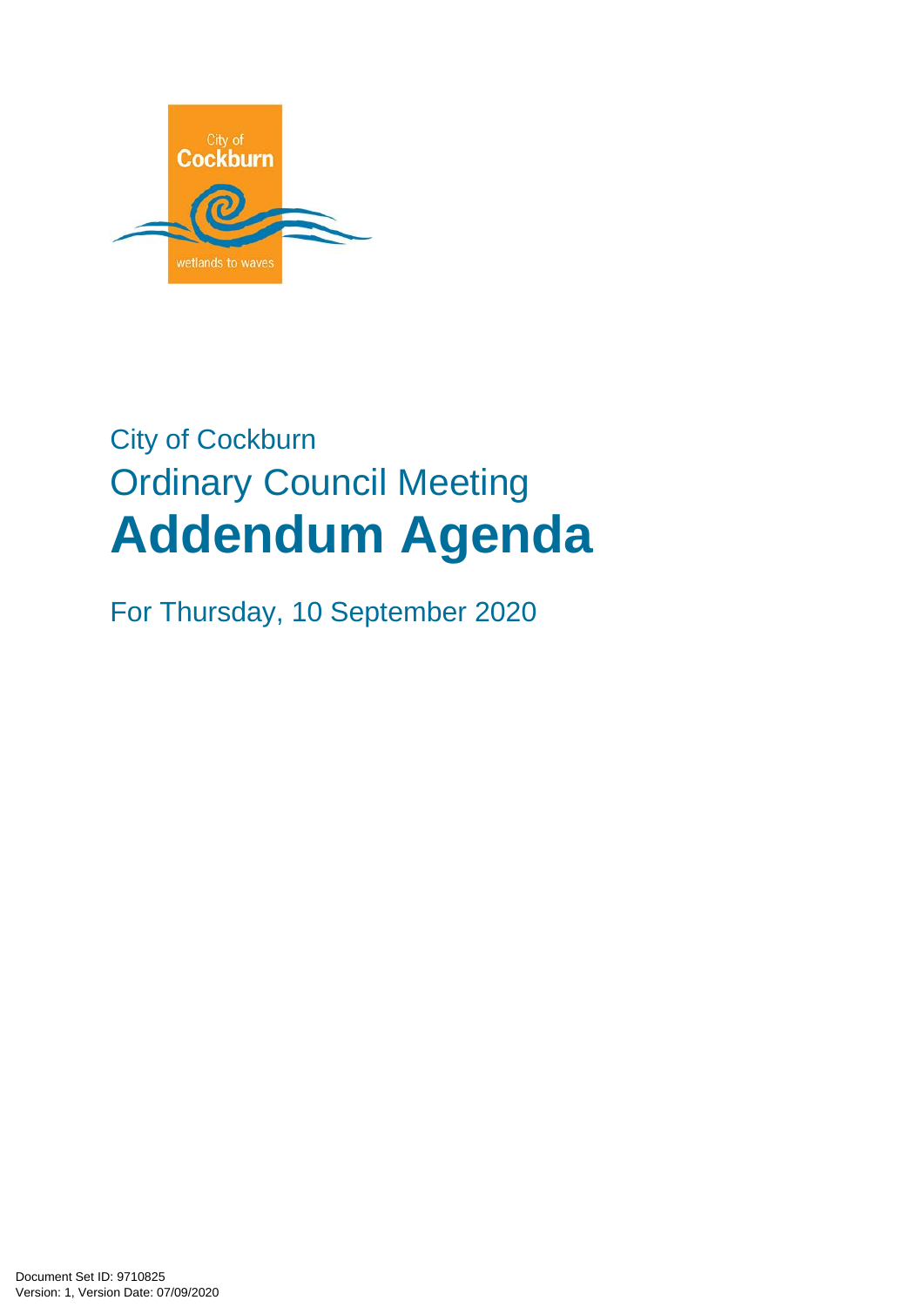Document Set ID: 9710825<br>Version: 1, Version Date: 07/09/2020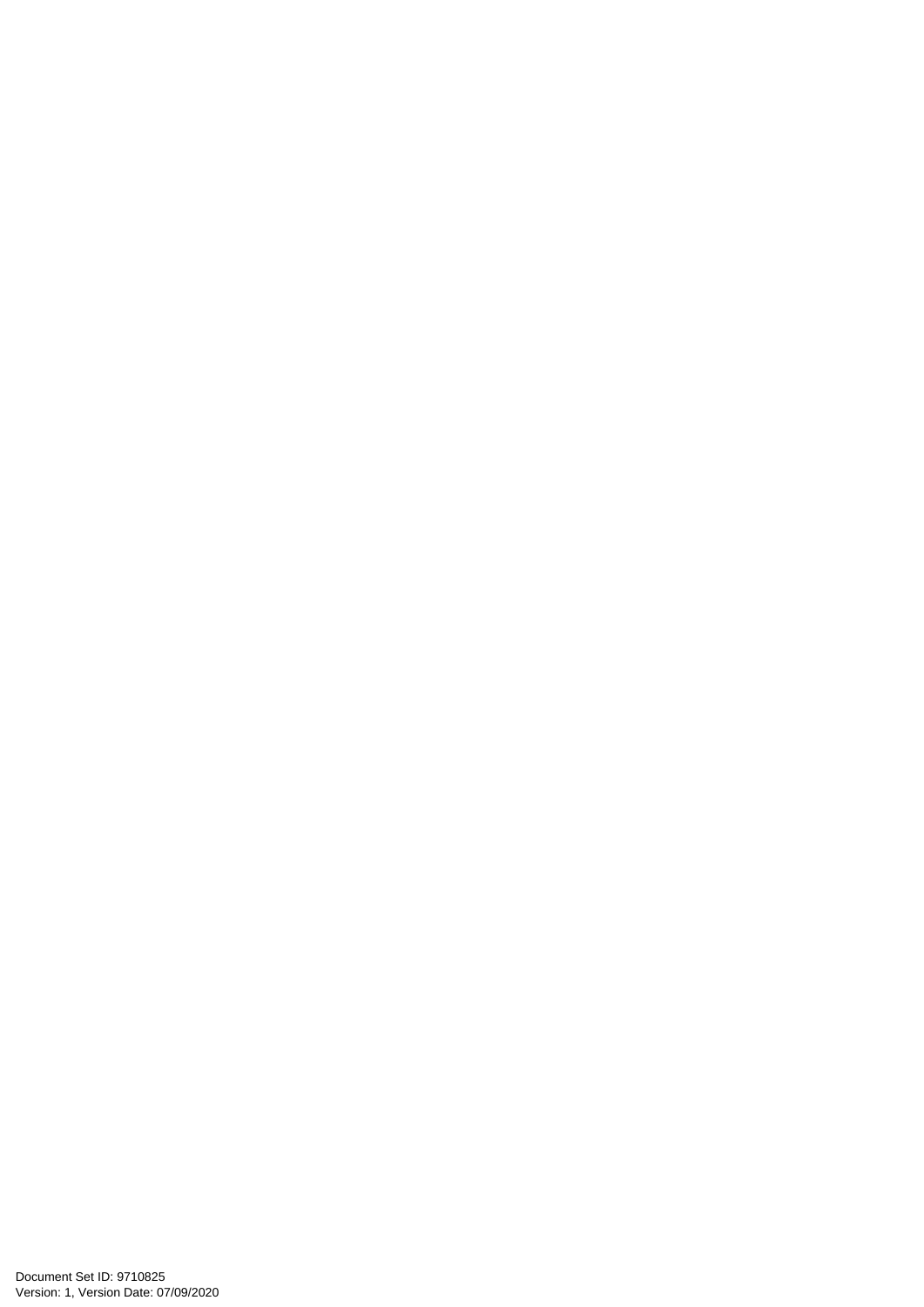## **CITY OF COCKBURN**

#### **SUMMARY OF ADDENDUM AGENDA TO BE PRESENTED TO THE ORDINARY COUNCIL MEETING TO BE HELD ON THURSDAY, 10 SEPTEMBER 2020 AT 7.00 PM**

**Page**

| 21. | NEW BUSINESS OF AN URGENT NATURE INTRODUCED BY MEMBERS |                                                         |  |
|-----|--------------------------------------------------------|---------------------------------------------------------|--|
|     |                                                        |                                                         |  |
|     |                                                        | 21.1 NEIGHBOURHOOD WATCH REFERENCE GROUP - NOMINATION 4 |  |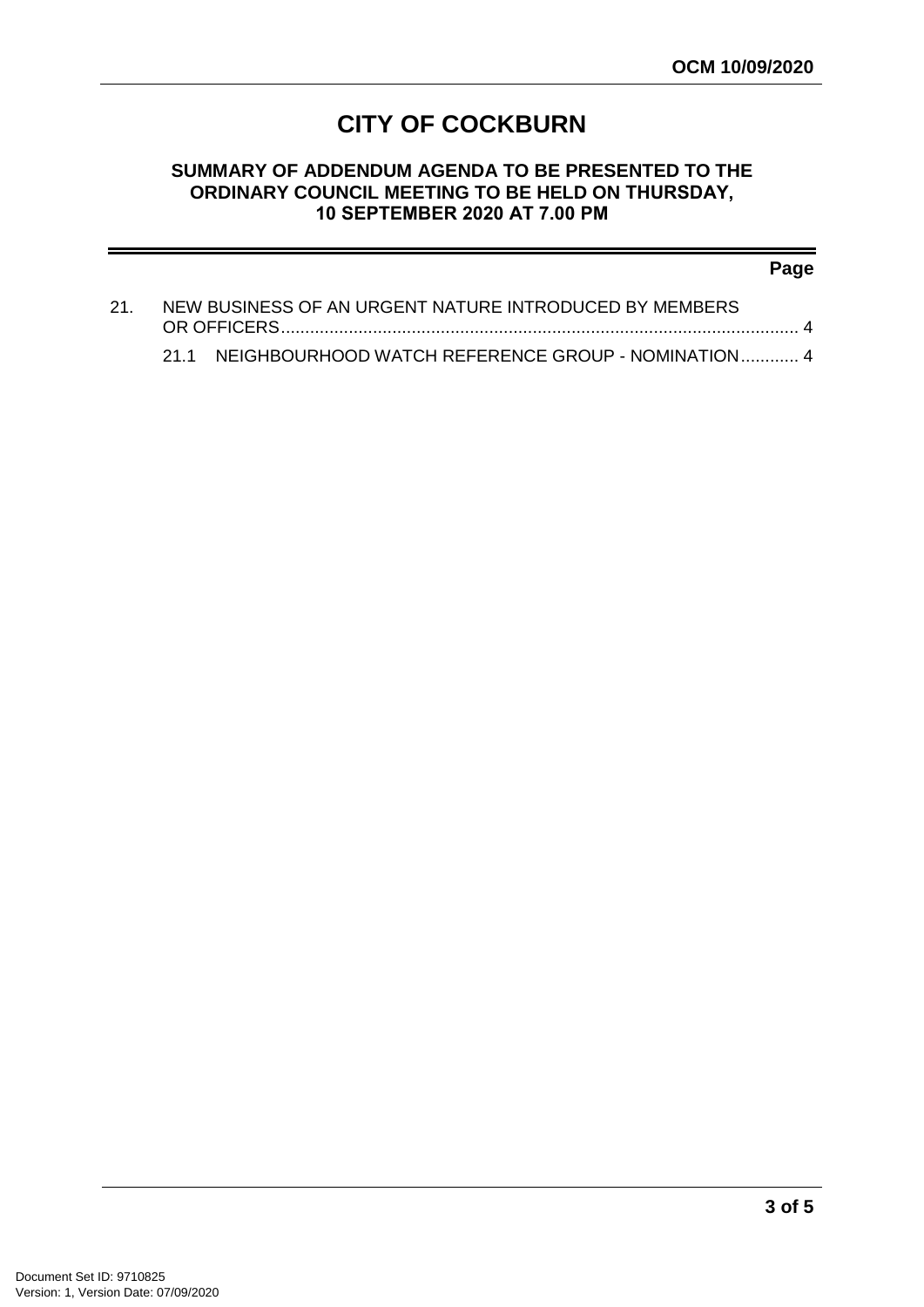## **CITY OF COCKBURN**

## **ADDENDUM AGENDA TO BE PRESENTED TO THE ORDINARY COUNCIL MEETING TO BE HELD ON THURSDAY, 10 SEPTEMBER 2020 AT 7.00PM**

### <span id="page-3-0"></span>**21. NEW BUSINESS OF AN URGENT NATURE INTRODUCED BY MEMBERS OR OFFICERS**

#### <span id="page-3-1"></span>**21.1 NEIGHBOURHOOD WATCH REFERENCE GROUP - NOMINATION**

**Author(s)** G Bowman **Attachments** N/A

#### **RECOMMENDATION**

That Council appoint Cr Tom Widenbar as a representative to the Cockburn Neighbourhood Watch Reference Group.

#### **Background**

By email received 17 August 2020, Cr Widenbar requested to be appointed by Council as a delegate to the Neighbourhood Watch Reference Group.

#### **Submission**

N/A

#### **Report**

In his nomination, Cr Widenbar states the reason for his nomination as: *'I would like to join the Committee to replace Cr Lee Anne Smith*  following her resignation from the committee in July 2020. I would like to *ensure we continue to have representation from Council at the Committee'.*

The Terms of Reference for the Cockburn Neighbourhood Watch Reference Group provide the ability for multiple Elected Members to be appointed by Council as representatives.

Following Cr Smith's resignation, Cr Stone is the only Elected Member who currently sits on the Reference Group.

It is therefore recommended that Council appoint Cr Widenbar as a Council representative on the Cockburn Neighbourhood Watch Reference Group.